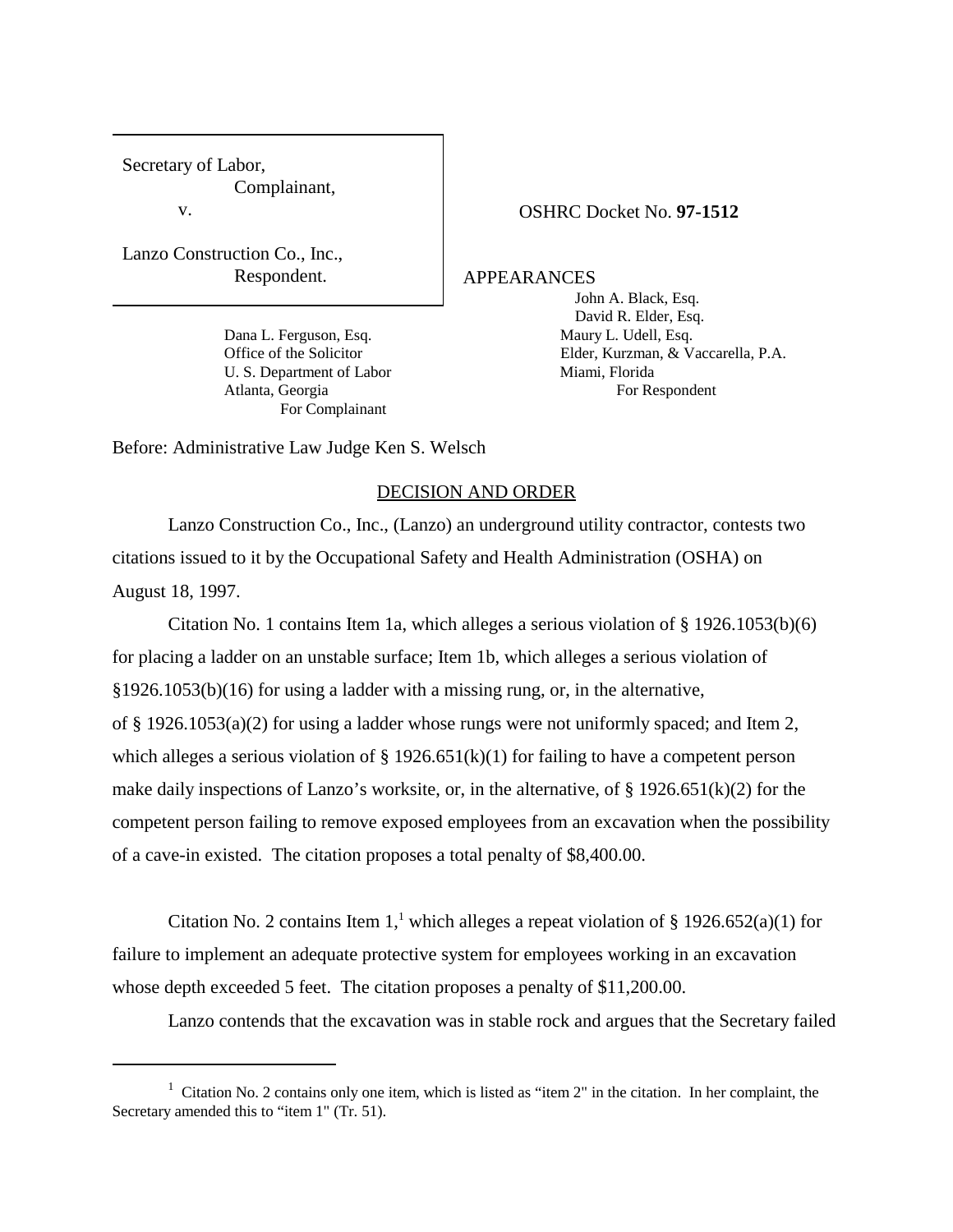to meet her burden of proof with regard to all of the items. Lanzo also argues that Item 2 of Citation No. 1, citing Lanzo for failure to have a competent person make daily inspections, unfairly charges Lanzo with the same violation that OSHA cited in a separate inspection that occurred only a week before the inspection that gave rise to the present case.

Lanzo admits jurisdiction and coverage. A hearing in this matter was held on June 24, 1998. The parties have submitted post-hearing briefs. For the reasons set out below, the Secretary prevails on Items 1a and 1b of Citation No. 1, and on Item 1 of Citation No. 2 (the classification of the violation is changed from repeat to serious). Item 2 of Citation No. 1 is vacated.

## **Background**

Lanzo was laying underground water and sewer lines for the City of Sunrise, Florida, on February 27, 1997 (Tr. 112). Lanzo had begun the project approximately four months earlier (Tr. 136).

OSHA compliance officer Charles Lankford and OSHA trainee Danezza Quintero arrived at the east end of the worksite, which was approximately 5 miles long, between 11:15 a.m. and 11:30 a.m. on February 27, 1997. Lankford observed an excavation approximately 40 feet long, 12 feet deep, and varying in width from 10 to 27 feet (Exhs. C-1, C-2, and C-3; Tr. 27). Two employees were standing at the bottom of the excavation (Tr. 28).

Lankford held an opening conference with site foreman Ray Fernandez, who identified himself as a competent person to make daily inspections (Tr. 26, 29). Lankford took measurements of the trench and also took a soil sample (Tr. 33). He measured the slope of the excavation at its most horizontal location to be 55 degrees (Tr. 56).

### Citation No. 1

The Secretary has the burden of proving her case by a preponderance of the evidence.

In order to establish a violation of an occupational safety or health standard, the Secretary has the burden of proving: (a) the applicability of the cited standard, (b) the employer's noncompliance with the standard's terms, (c) employee access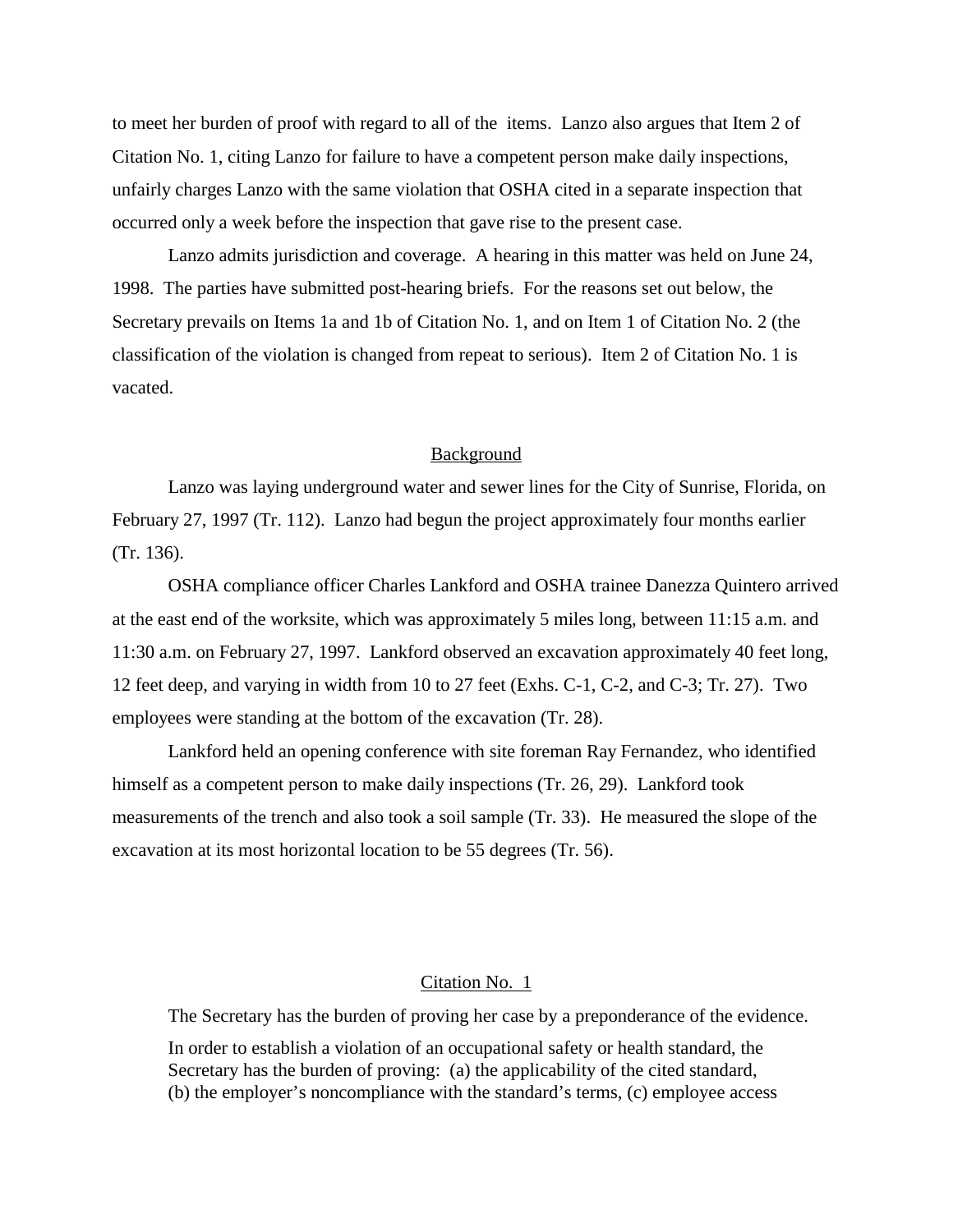to the violative conditions, and (d) the employer's actual or constructive knowledge of the violation (*i.e.,* the employer either knew or, with the exercise of reasonable diligence could have known, of the violative conditions).

## *Atlantic Battery Co.,* 16 BNA OSHC 2131, 2138 (No. 90-1747, 1994).

In order to establish that a violation is "serious" under  $\S 17(k)$  of the Act, the Secretary must establish that there is a substantial probability of death or serious physical harm that could result from the cited condition. In determining substantial probability, the Secretary must show that an accident is possible and the result of the accident would likely be death or serious physical harm. The likelihood of the accident is not an issue. *Spancrete Northeast, Inc.,* 15 BNA OSHC 1020, 1024 (No. 86-521, 1991).

#### Item 1a: Alleged Serious Violation of § 1926.1053(b)(6)

The Secretary alleges that Lanzo committed a serious violation of § 1926.1053(b)(6), which provides:

Ladders shall be used only on stable and level surfaces unless secured to prevent accidental displacement.

The only means of ingress to and egress from the excavation was a ladder resting on a ledge of soil created when the ground was excavated (Exhs. C-1, C-2, and C-3; Tr. 36, 131-132).

Lanzo concedes the applicability of § 1926.1053(b)(6) to the cited condition (Lanzo's brief, p. 5). Lanzo argues that the ladder was in compliance with the standard because the surface on which the ladder rested was stable rock. Lankford testified that the ladder was resting on previously disturbed soil and a review of the photographs entered into the record as Exhibits C-1, C-2, and C-3 bears this out. The legs of the ladder sank into the soil. Also, Exhibit C-2 shows that the legs were not set firmly on a flat surface. Instead, the ladder was perched on the wall of the excavation itself, with the surface immediately below the legs of the ladder sloping downward. The positioning of the ladder was in noncompliance with § 1926.1053(b)(6).

Lanzo argues that the Secretary failed to prove that employees actually used the ladder because Lankford did not personally observe its use. Lankford testified without contradiction that Quintero observed an employee exiting the trench using the ladder. Furthermore, the employees had access to the ladder, which was the sole means of exit from a trench measuring 12 feet deep and having almost vertical walls.

The ladder was in plain sight, and Lanzo's foreman was on the site. Lanzo had actual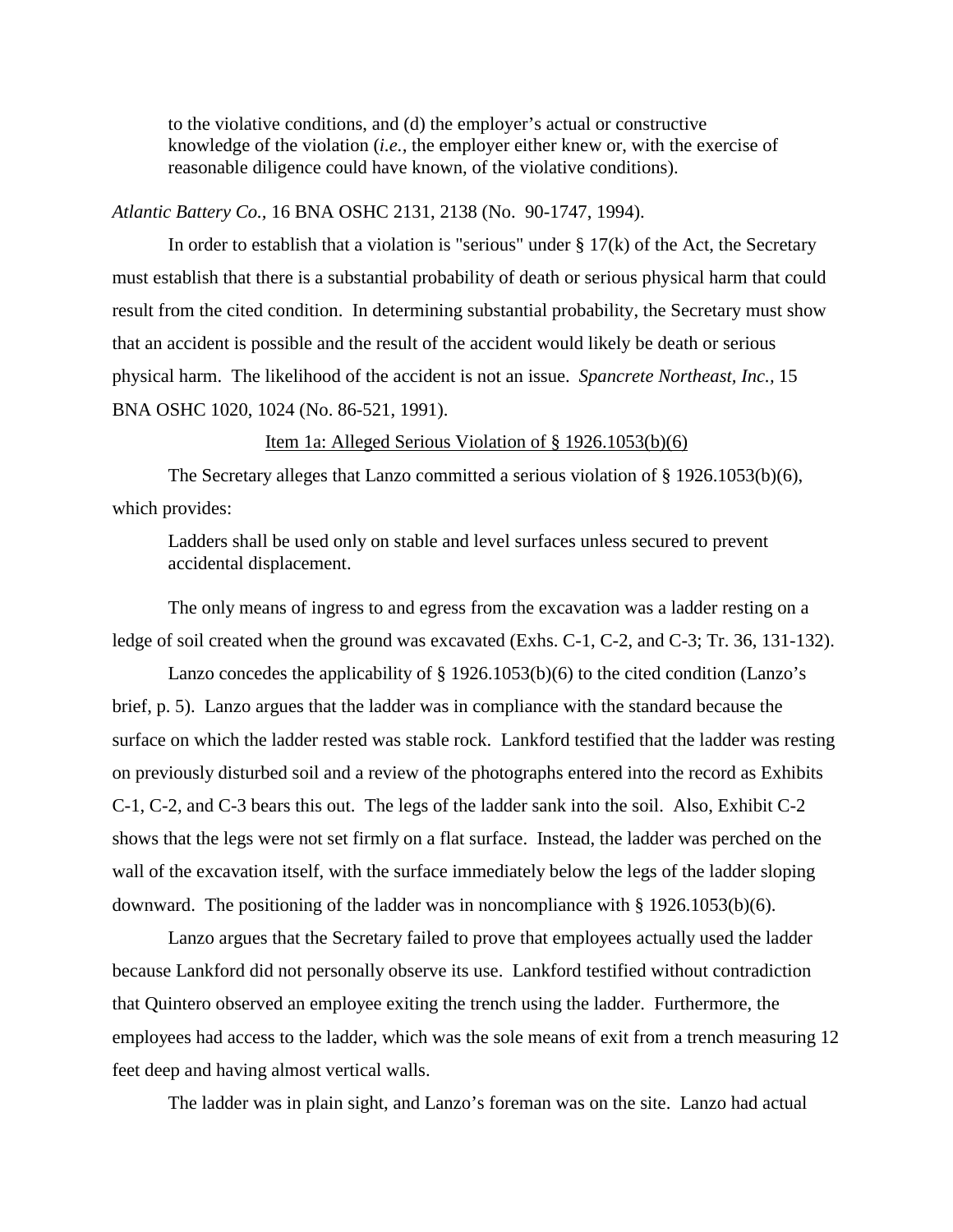knowledge of the violation.

Lanzo's final defense with regard to this item is that the water at the bottom of the trench "prevented the use of the bottom as a stable level surface to place the ladder" (Lanzo's brief, p. 7). Water in the bottom of a trench does not entitle an employer to disregard the requirements of § 1926.1053(b)(6). The standard requires ladders to be used only on stable and level surfaces, regardless of whether the bottom of the trench is unavailable as such a surface. Lanzo's argument is rejected.

The Secretary has established a violation of the cited standard. The hazard created by placing the ladder on a surface that was neither stable nor level was that an employee could slip off, causing "a strain, a sprain, perhaps up to a broken bone" (Tr. 39). The violation was serious.

# Item 1b: Alleged Serious Violation of § 1926.1053(b)(16) Or, In the Alternative, of  $\S$  1926.1053(a)(2)

The Secretary alleges that Lanzo committed a serious violation of § 1926.1053(b)(16), which provides:

Portable ladders with structural defects, such as, but not limited to, broken or missing rungs, cleats, or steps, broken or split rails, corroded components, or other faulty or defective components, shall either be immediately marked in a manner that readily identifies them as defective, or be tagged with "Do Not Use" or similar language, and shall be withdrawn from service until repaired.

When Lankford observed the ladder at Lanzo's site, he believed that the second rung from the top of the ladder was missing (Exh. C-1; Tr. 43). The Secretary concluded that the ladder was defective and cited Lanzo for violating § 1926.1053(b)(16). Lanzo subsequently represented to the Secretary that the ladder was not defective, but that it was part of an extension ladder and was designed not to have a rung in the space where the Secretary believed a rung was missing. Lanzo general superintendent Glenn Straw testified that the ladder was the base for a two part extension ladder (Tr. 125): "On certain types of these extension ladders, there's a rope and pulley system for extending the ladder, and that is where the rope and pulley would come through the ladder in order to be able to extend the use." The Secretary failed to prove that the ladder was defective.

The Secretary amended the citation to allege, in the alternative, a violation of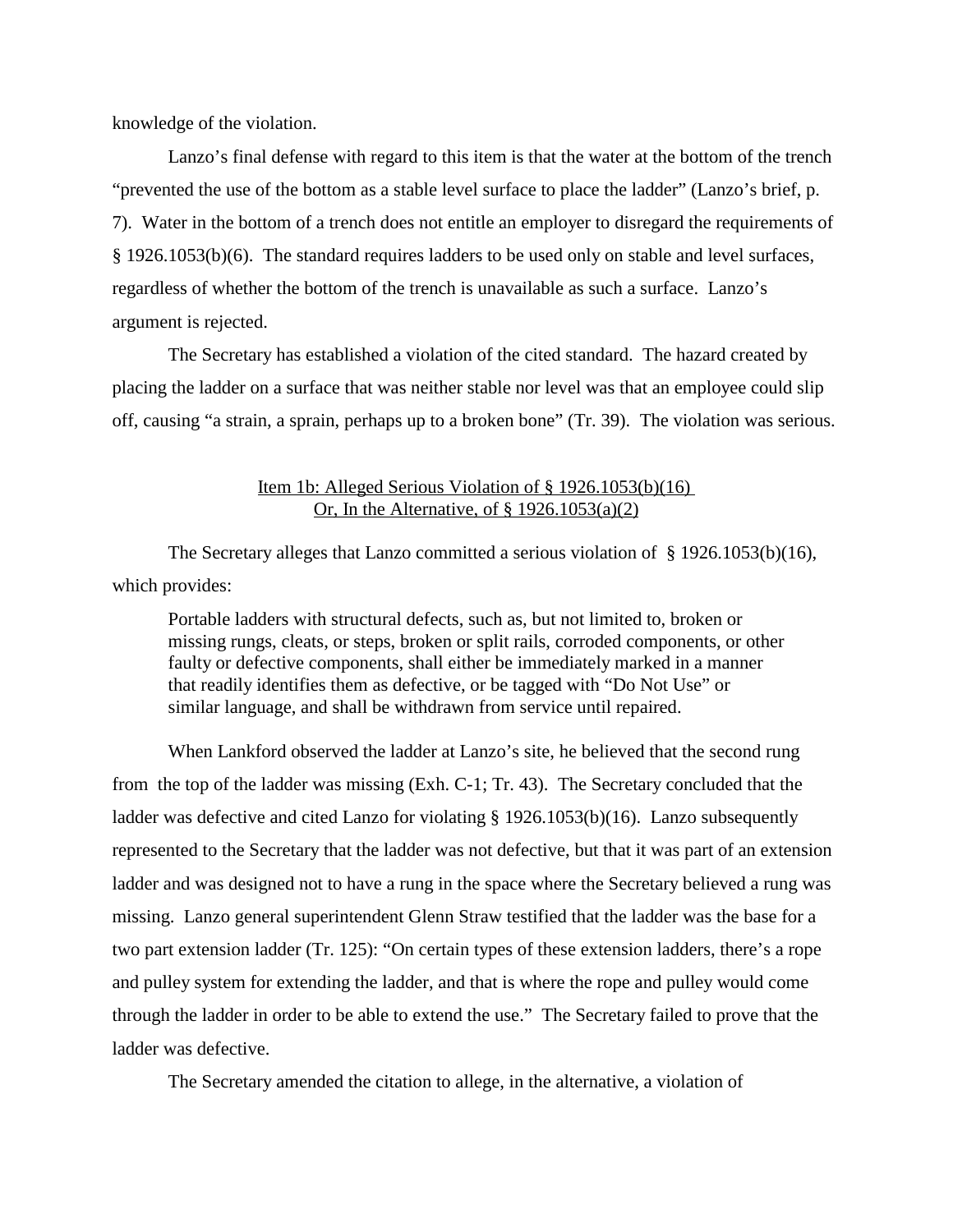#### § 1926.1053(a)(2) (Tr. 15). Section 1926.1053(a)(2) provides:

Ladder rungs, cleats, and steps shall be parallel, level, and uniformly spaced when the ladder is in position for use.

Exhibit C-1 shows that the rungs of the ladder were not uniformly spaced. The ladder was the only means of egress from the trench. The employees used the ladder, which was in plain view of the foreman. The Secretary has established a violation of § 1926.1053(a)(2) for using a ladder whose rungs were not uniformly spaced.

Lankford characterized the hazard created by the unevenly spaced rungs to be "a human factor hazard," in which an employee might misstep because he expected the rungs to be uniformly spaced, causing him to fall back into the excavation. The violation is serious.

## Penalty Determination

The Commission is the final arbiter of penalties in all contested cases. Under § 17(j) of the Act, in determining the appropriate penalty, the Commission is required to find and give "due consideration" to (1) the size of the employer's business, (2) the gravity of the violation, (3) the good faith of the employer, and (4) the history of previous violations. The gravity of the violation is the principal factor to be considered.

Lanzo had approximately 200 employees at the time of the inspection and had been cited for OSHA violations within the previous three years (Tr. 41-42). Lanzo demonstrated good faith during the inspection. The gravity of the violations of  $\S$  § 1926.1053(a)(2) and (b)(6) is moderate. While the condition of the ladder and its location created the likelihood of an accident, the injuries likely to result from an accident were not severe. A total penalty of \$2,800.00 is assessed for Items 1a and 1b.

# Item 2: Alleged Serious Violation of  $\S 1926.651(k)(1)$ Or, In the Alternative, Of  $\S$  1926.651(k)(2)

The Secretary charges Lanzo with violating  $\S 1926.651(k)(1)$ , or, in the alternative,  $§ 1926.651(k)(2).$  Those sections provide:

(k) *Inspections.* (1) Daily inspections of excavations, the adjacent areas, and protective systems shall be made by a competent person for evidence of a situation that could result in possible cave-ins, indications of failure of protective systems, hazardous atmospheres, or other hazardous conditions. An inspection shall be conducted by the competent person prior to the start of work and as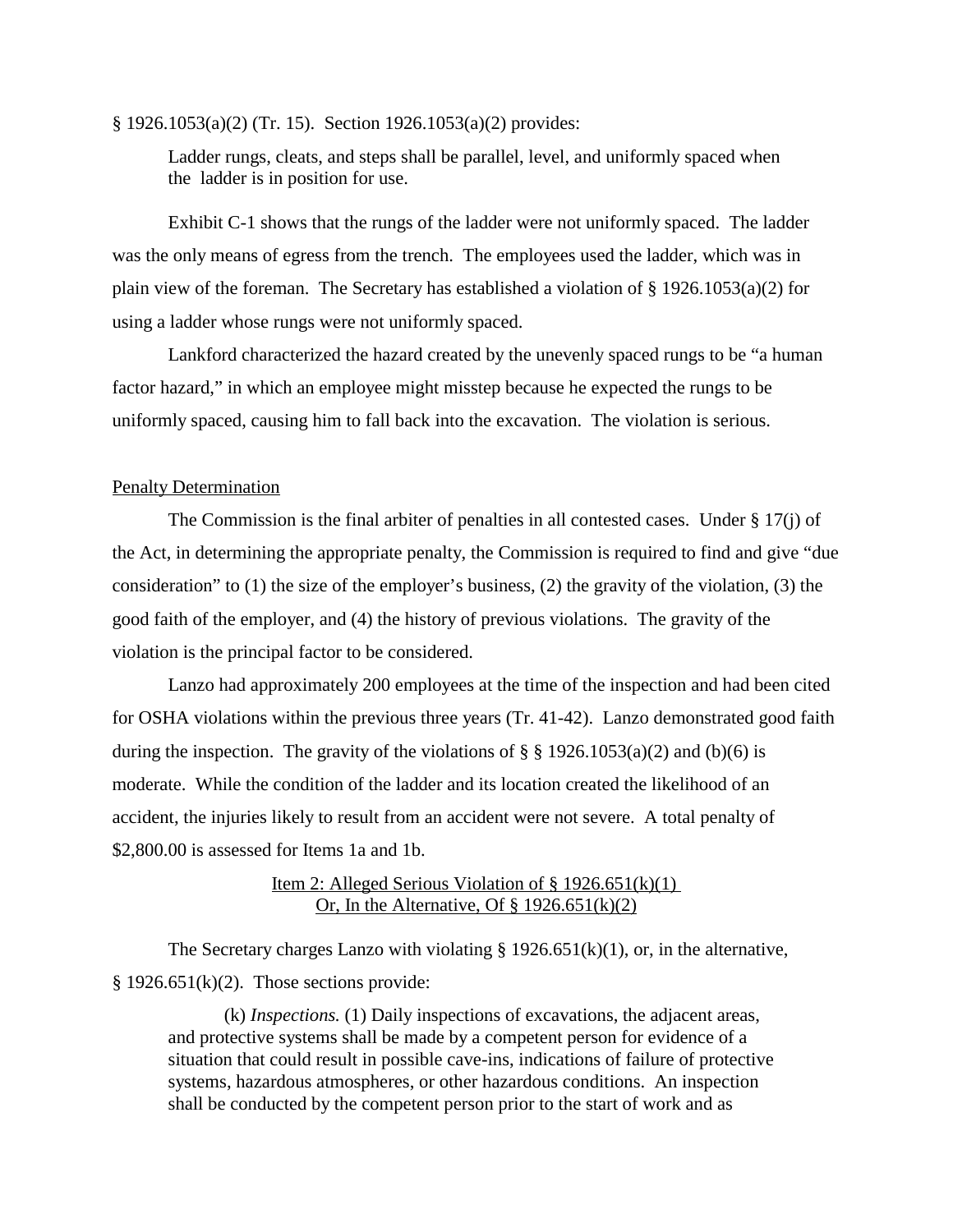needed throughout the shift. Inspections shall also be made after every rainstorm or other hazard increasing occurrence. These inspections are only required when employee exposure can be reasonably anticipated.

(2) Where the competent person finds evidence of a situation that could result in a possible cave-in, indications of failure of protective systems, hazardous atmospheres, or other hazardous conditions, exposed employees shall be removed from the hazardous area until the necessary precautions have been taken to ensure their safety.

Section 1926.650(b) defines a competent person as "one who is capable of identifying existing and predictable hazards in the surroundings, or working conditions which are unsanitary, hazardous, or dangerous to employees, and who has authorization to take prompt corrective measures to eliminate them."

When Lankford interviewed foreman Fernandez, Fernandez "indicated a lack of knowledge of the OSHA soil classification system; he indicated that he did not understand the different types of protective options available; he indicated that he had not received any excavation training; and finally, he admitted not knowing anything about excavation safety" (Tr. 48). General superintendent Straw, who testified that he had been at the inspection site before Lankford arrived on February 27, considered himself a competent person within the meaning of the standard but admitted that he did not understand OSHA's soil classification system at that time (Tr. 140, 142-143). The Secretary has established that Lanzo committed a violation of §  $1926.651(k)(1).^{2}$ 

Lanzo argues that the Secretary unfairly cited the company for this violation because OSHA had inspected Lanzo and found the same violation only a week before Lankford's inspection. Lanzo contends that it is being penalized twice for the same infraction.

On February 20, 1997, OSHA compliance officer Eileen Atkinson inspected an excavation dug by Lanzo on the same project that Lankford inspected. The excavation Atkinson inspected was located approximately 1.9 miles from the excavation at issue in this case (Tr. 92). The Secretary issued a citation for a serious violation of  $\S 1926.651(k)(1)$  to Lanzo on March 19, 1997, and gave as the "Date By Which Abatement Must be Abated" as May 5, 1997 (Exh. J-1). One week later, on February 27, 1997, Lankford conducted the inspection that gave rise to this

 $2$  Because the Secretary has established that Lanzo did not have a competent person on the site, the alternative allegation that Lanzo violated  $\S 1926.651(k)(2)$  must fail. The section presupposes that a competent person within the meaning of § 1926.650(b) is present at the worksite.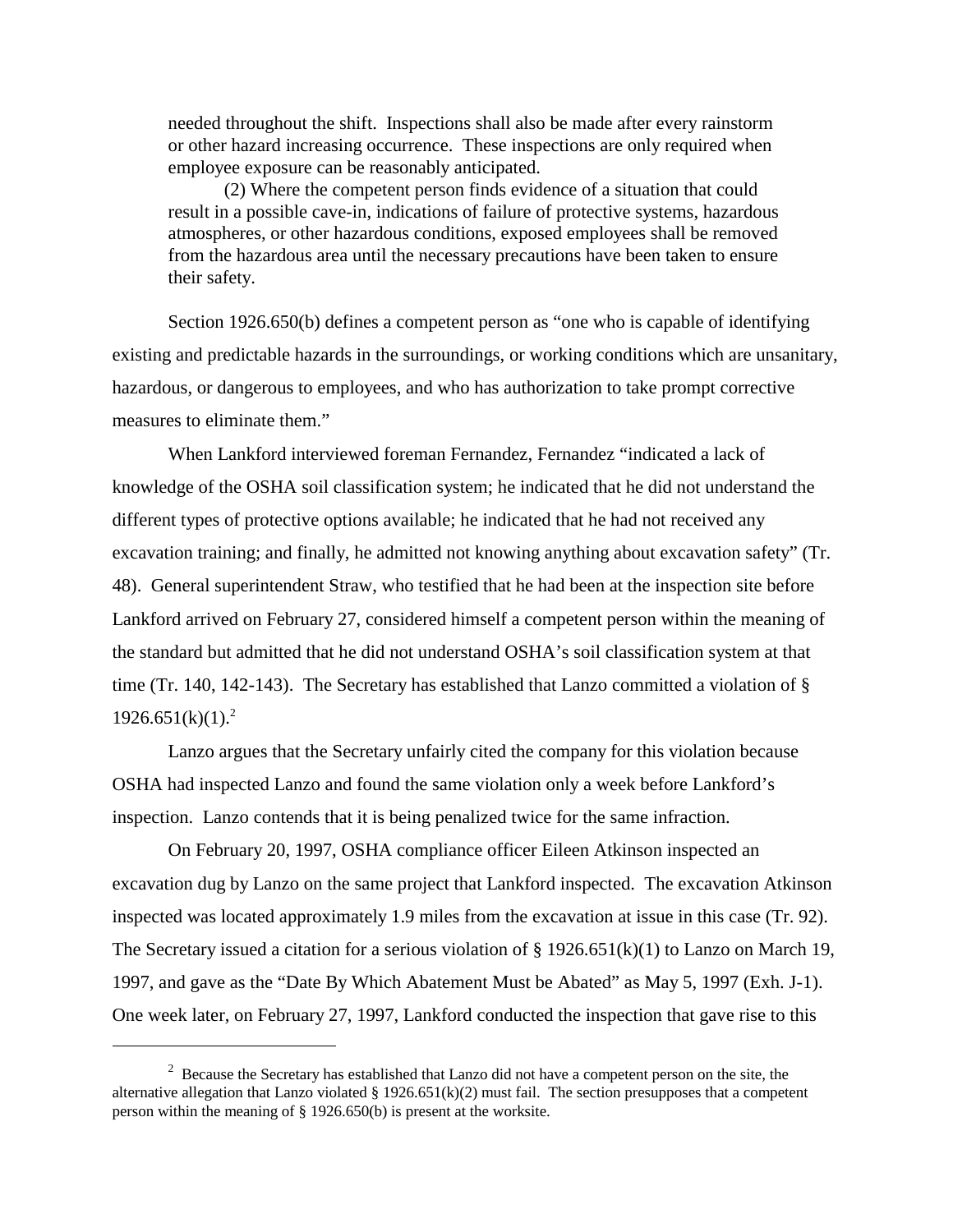proceeding. Lankford recommended citing Lanzo for a serious violation of  $\S 1926.651(k)(1)$ , which the Secretary did on August 18, 1997. Lanzo's supervisory employees completed OSHA competent person training on April 26, 1997 (Exh. R-5). Lanzo argues that the Secretary should not be allowed to cite it for a violation of  $\S 1926.651(k)(1)$  between the initial February 20 inspection date and the May 5 abatement date.

The Secretary cites *Andrew Catapano Enterprises, Inc.,* 17 BNA OSHC 1776 (Nos. 90- 50, 90-189, 90-190, 90-191, 90-192, 90-193, 90-771, 90-772, 91-26, 1996), in support of its position that the abatement period given in a prior citation, at a different worksite with different employees, does not prevent the Secretary from citing the employer for the same violation at a later date at a different worksite. A review of *Catapano,* however, reveals that the case lends more support to Lanzo's position than to that of the Secretary.

In *Catapano,* the Secretary issued nine separate sets of citations to Catapano after inspecting nine separate worksites on the same project over the course of a month. Catapano argued that the Secretary violated its due process rights by "not treating these worksites as one construction project and one case by issuing one citation and proposing one penalty for each instance of a violation. . ." *Ibid.* at 1778. The Review Commission found that the trenches constituted different worksites and were thus subject to multiple citations.

The worksites were blocks rather than miles apart and the Secretary's inspection of them was separated in time by days rather than months or years, but abating one violation of a standard did not abate the violations of that same standard at other worksites. . .

Violations of some of the standards were alleged at more than one but not all worksites. The facts cited in support of these allegations are peculiar to the worksite where they were observed. The employer's defense to each allegation also would vary with the worksite. Clearly, with the exception of the training standards, which we address *infra*, these cases do not involve the "same offense."

### *Ibid.*

The training standards are what the Commission refers to when it states, "We find that, with one exception, the Secretary's decision to prosecute these cases in the manner he did was within his discretion and did not violate Catapano's due process rights." *Ibid.* The Secretary cited Catapano for violating the § 1926.21(b)(2) training standard at seven separate worksites. The Commission agreed that the record established that Catapano violated the training standard. But, the Commission noted, "[T]he Secretary cited a failure to train in the first inspection for the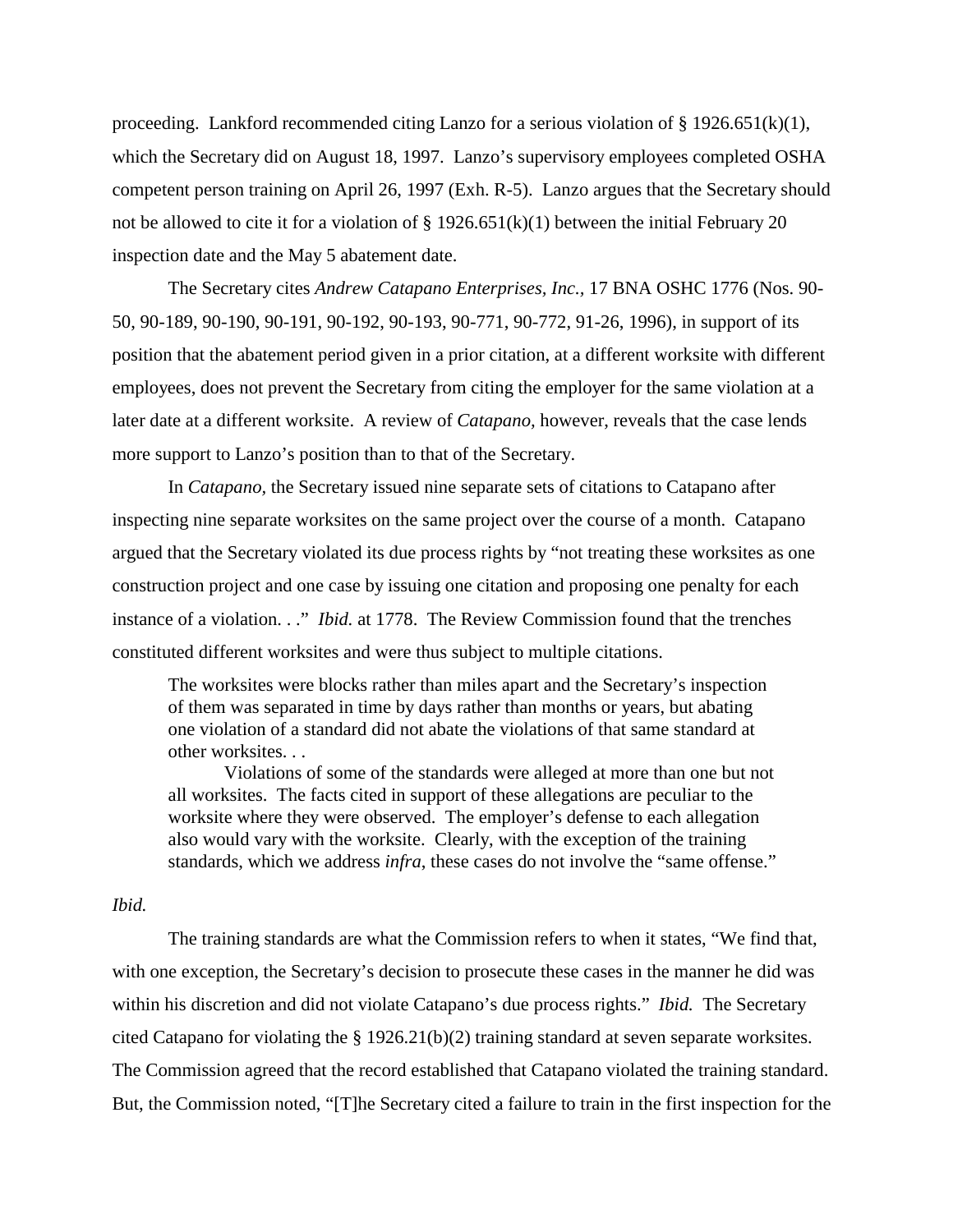same reasons he cited a failure to train in all the succeeding inspections. . . Catapano was cited six more times in the succeeding docket numbers, all for the same failure to train. We find that the evidence adduced in these cases permits only a single citation and penalty assessment under the language of § 1926.21(b)(2)." *Ibid.* 

In the present case OSHA found a violation of  $\S 1926.651(k)(1)$  on February 20, 1997. The failure to have a competent person on the site is more akin to a training violation than to the violations which the Commission found to be "peculiar to the worksite where they were observed." The Secretary recognized this distinction by allowing Lanzo approximately a month and a half to abate its violation of  $\S 1926.651(k)(1)$  from the time of the issuance of the citation. The Secretary realized that the company needed some time to arrange for the training of its personnel. The failure to have someone at the site who is capable of identifying existing and predictable hazards is not a failure that can be remedied immediately.

Lanzo responded in good faith by arranging the required training within the abatement period given in the citation resulting from the February 20, 1997, inspection. It would be unfair to affirm the Secretary's second citation for a violation of  $\S 1926.651(k)(1)$  that occurred prior to the May 5 abatement date. Item 2 is vacated.

# Citation No. 2 Item 1: Alleged Repeat Violation of  $\S$  1926.652(a)(1)

The Secretary alleges that Lanzo committed a repeat violation of  $\S 1926.652(a)(1)$ , which provides:

Each employee in an excavation shall be protected from cave-ins by an adequate protective system designed in accordance with paragraph (b) or (c) of this section except when:

- (i) Excavations are made entirely in stable rock; or
- (ii) Excavations are less than 5 feet (1.52m) in depth and examination of the ground by a competent person provides no indication of a potential cave-in.

The excavation at issue measured 12 feet deep and was 10 to 27 feet wide (Tr. 27). Lanzo used no protective system in the excavation. The excavation was inadequately sloped for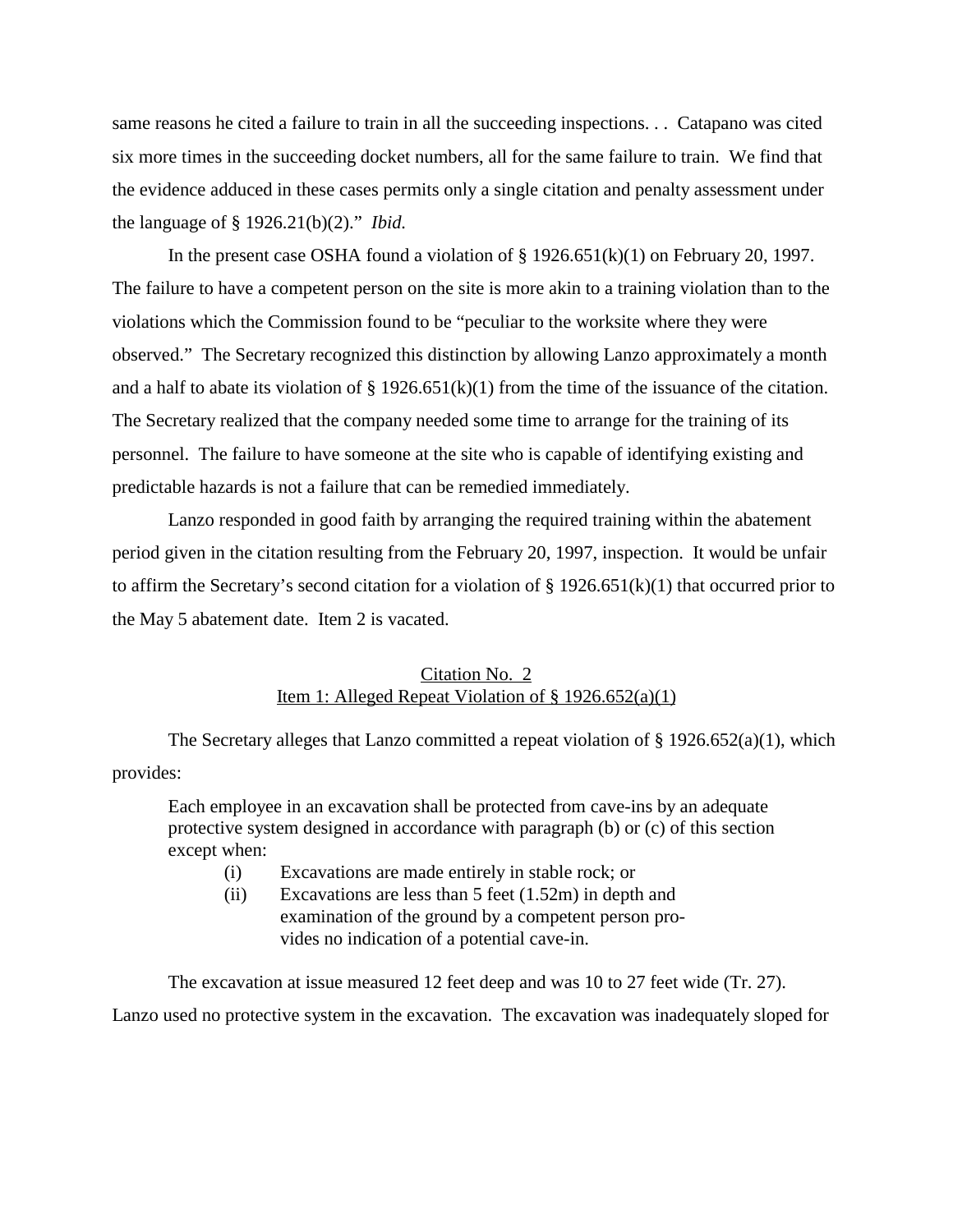Types A, B, and C soil.<sup>3</sup> Lankford took a soil sample from the spoil pile and had it analyzed at OSHA's laboratory. The OSHA lab classified the soil sample as Type B soil (Tr. 34).

Lanzo contends that the excavation was dug in stable rock. Thomas Kaderabek, a geotechnical and environmental consultant hired by Lanzo, obtained a 15-foot bore sample from the vicinity of the excavation. The bore sample was not taken from the immediate area of the excavation. Kaderabek found that the top 5½ feet of the bore sample consisted of sand. From 5½ feet down to 15 feet, Kaderabek found limestone (Exh. R-6).

Section 1926.652(a)(1) requires excavations deeper than 5 feet to be dug "entirely in stable rock." According to Kaderabek, Lanzo's own witness, the top half of the bore sample he took was in sand. The excavation was not dug entirely in stable rock and was deeper than 5 feet. The Secretary has established a violation of the cited standard.

The Secretary alleges that the violation was a repeat violation. A violation is considered a repeat violation "if, at the time of the alleged repeat violation, there was a Commission final order against the employer for a substantially similar violation." *Potlatch Corp.,* 7 BNA OSHC 1061, 1063 (No. 16183, 1979). "A prima facie case of substantial similarity is established by a showing that the prior and present violations were for failure to comply with the same standard." *Superior Electric Company,* 17 BNA OSHC 1635, 1638 (No. 91-1597, 1996).

The only evidence the Secretary adduced to establish a repeat violation was a computer printout taken from OSHA's web site. The printout summarized a citation issued to Lanzo in 1994. Lankford found the summary by searching OSHA's web site databases. He was not the inspecting compliance officer in that case and knew no details of the inspection. The original citation had apparently been destroyed by OSHA in the regular course of business (Exh. C-4; Tr. 65-67).

The Secretary contends that the computer printout of the summary is sufficient to establish that a final order existed against Lanzo affirming a violation of  $\S 1926.652(a)(1)$ . The Secretary cites *Island Lathing & Plastering, Inc.,* 18 BNA OSHC 1500 (No. 97-1026, 1998), an

 $3$  Lanzo contends in its post-hearing brief that the width of the excavation was 27 feet. If the soil was Type B soil, the 12-foot deep excavation needed to be 24 feet wide to achieve the required slope ratio of 1:1 (Pt. 1926, Subpt. P, App. B, Figure B-1.2). Lanzo cites to transcript page 27 for the width measurement, but mischaracterizes Lankford's testimony on that point. Lankford states that the excavation "varied in width from like ten feet at the narrowest to twenty-seven feet at the widest" (Tr. 27).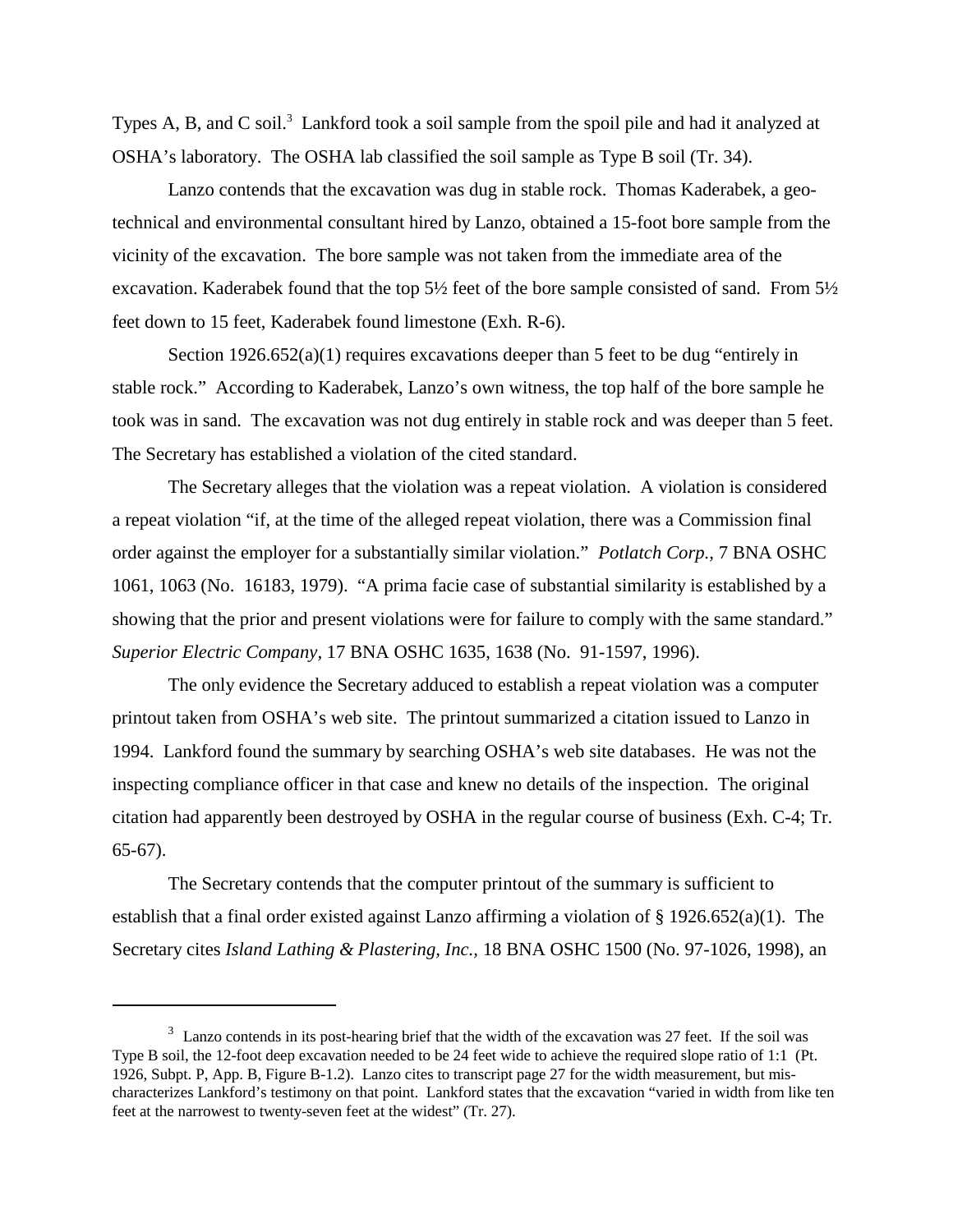unreviewed administrative law judge (ALJ) decision with no precedential value, in support of her contention. However, it appears that in *Island* the information regarding the prior inspections provided by the computer printout and the testimony of the compliance officer was more extensive and specific than the information available in the present case. For example, the dates that the citations became final orders were known. *Island*, *Ibid.* at 1501. No final order date is given on the printout in the instant case (Exh. C-4).

Lanzo's general superintendent and its assistant secretary testified at the hearing. The Secretary did not question either one of them regarding a previous citation issued to Lanzo. The Secretary did not adduce admissions made by the employer in response to her request for admissions (as she did in *Island*) establishing that a previous citation had become a final order against Lanzo. Lankford, the Secretary's only witness, had no personal knowledge of the previous citation. Without further evidence, the Secretary cannot establish the authenticity and relevance of the printout. The violation is not shown to be a repeat violation.

The violation of  $\S 1926.651(a)(1)$  is serious. Lanzo's employee were working in an unsloped 12-foot deep trench excavated in Type B soil with no protective system. The employees were exposed to the possibility of a cave-in, which would likely result in death or serious physical injuries.

## Penalty Determination

The gravity of the violation is high. The conditions of the excavation increased the potential for a cave-in. Trench cave-ins generally result in grievous physical injuries or death. A penalty of \$6,000.00 is assessed.

#### FINDINGS OF FACT AND CONCLUSIONS OF LAW

The foregoing decision constitutes the findings of fact and conclusions of law in accordance with Federal Rule of Civil Procedure 52(a).